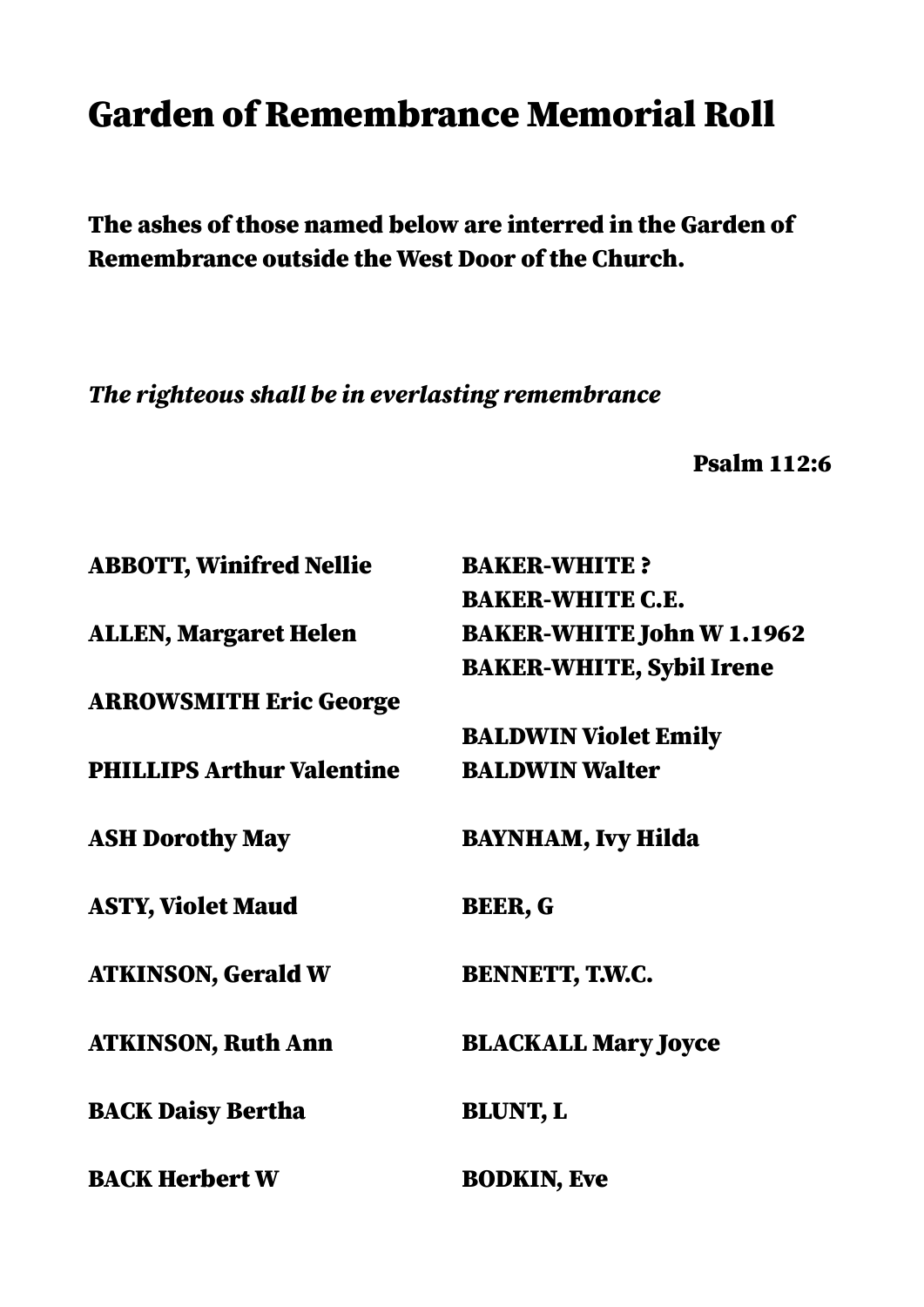## BRENT, Joan

BREWER, Harold Storr BREWER, Lucy Carey

BROWN, Margarite Yvonne BROWN, Reginald

BRUCE Annie BRUCE Robert BRUCE, R

BURTENSHAW, Stephen John

CARLING Kenneth E CARLING Lily Kate CARLING, Thomas

CARROLL Millicent Elizabeth CARROLL William

CHOVIL, M

COLLINSON Marjorie

CORNELIUS, David

COUGHLAN, John William CURTIS, Henry Ernest CURTIS, Minnie Kathleen

DEELEY, Margaret

## DEWEY, Catherine Margaret DOWNIE Lilian Ernestine DOXFORD, James DRAY, Emily Doris EASTY, Dorothy W. EDE, John EDWARDS, G EDWARDS, Violet Hilda ELLIOTT, ELLIS Bernard Cecil ELLIS Enid Duncan ETHERINGTON, Anthony Eric FIELD, Ernest John (Priest) FIELD, George William FILMER Nellie FILMER, Frank FLETCHER, Annie

FLETCHER, Harold FOSTER John Edward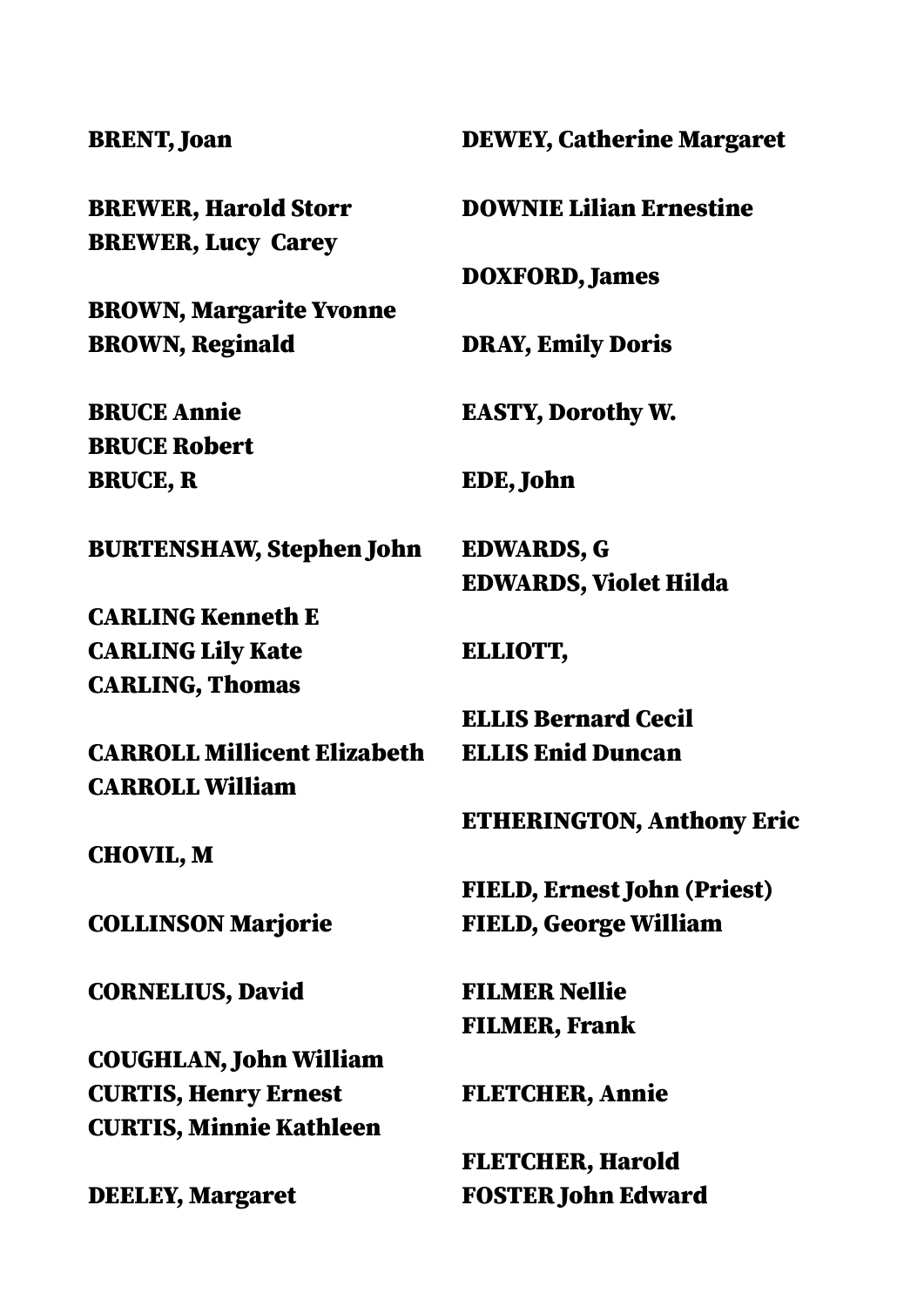| <b>FOSTER, Esther</b>                 | <b>HARIS, Lilian</b>             |
|---------------------------------------|----------------------------------|
| <b>FRANKUM, Beatrice Minnie</b>       | <b>HARRIS, Frank Stanley</b>     |
|                                       | <b>HARRISON, Eleanor Emily</b>   |
| <b>GALVIN Danielle Simone (Child)</b> |                                  |
|                                       | <b>HAYES David</b>               |
| <b>GAMMON</b>                         | <b>HAYES John L.</b>             |
|                                       | <b>HAYES Peggy</b>               |
| <b>GIBBS, Dorothy E.</b>              |                                  |
|                                       | <b>HAZELDEN, Frances Nellie</b>  |
| <b>GILES</b>                          |                                  |
|                                       | <b>HILDICK-SMITH Marion</b>      |
| <b>GILES Edith Louise</b>             | <b>HILDICK-SMITH, Helen Jane</b> |
|                                       | <b>HILDICK-SMITH, John</b>       |
| GILES, A                              |                                  |
|                                       | <b>HOLMAN Leslie</b>             |
| <b>GILES, John Henry</b>              | <b>HOLMAN, Frank</b>             |
| <b>GODDARD, A. May</b>                | <b>INGLETON Ethel May</b>        |
| <b>GODDARD, William (Bill)</b>        |                                  |
|                                       | <b>INGLIS, Cynthia Joan</b>      |
| <b>GOODBURN Stella Marion</b>         |                                  |
|                                       | <b>JARVIS Ada Grace</b>          |
| <b>GOODWIN, Ernest</b>                |                                  |
|                                       | <b>JOHNSON Donald Edward</b>     |
| <b>GRAHAM, Hilda Muriel</b>           |                                  |
|                                       | <b>JUDGE, Joyce Doreen Joan</b>  |
| <b>GREEN, Alice Rowena</b>            |                                  |
|                                       | <b>KEDGE, Bernard Giles</b>      |
| <b>GREENFIELD, Percy Frederick</b>    |                                  |
|                                       | <b>KEMPSTER, Doris Evelyn</b>    |
| <b>GRIST, Albert John</b>             |                                  |
|                                       | <b>KIMBER Sylvia</b>             |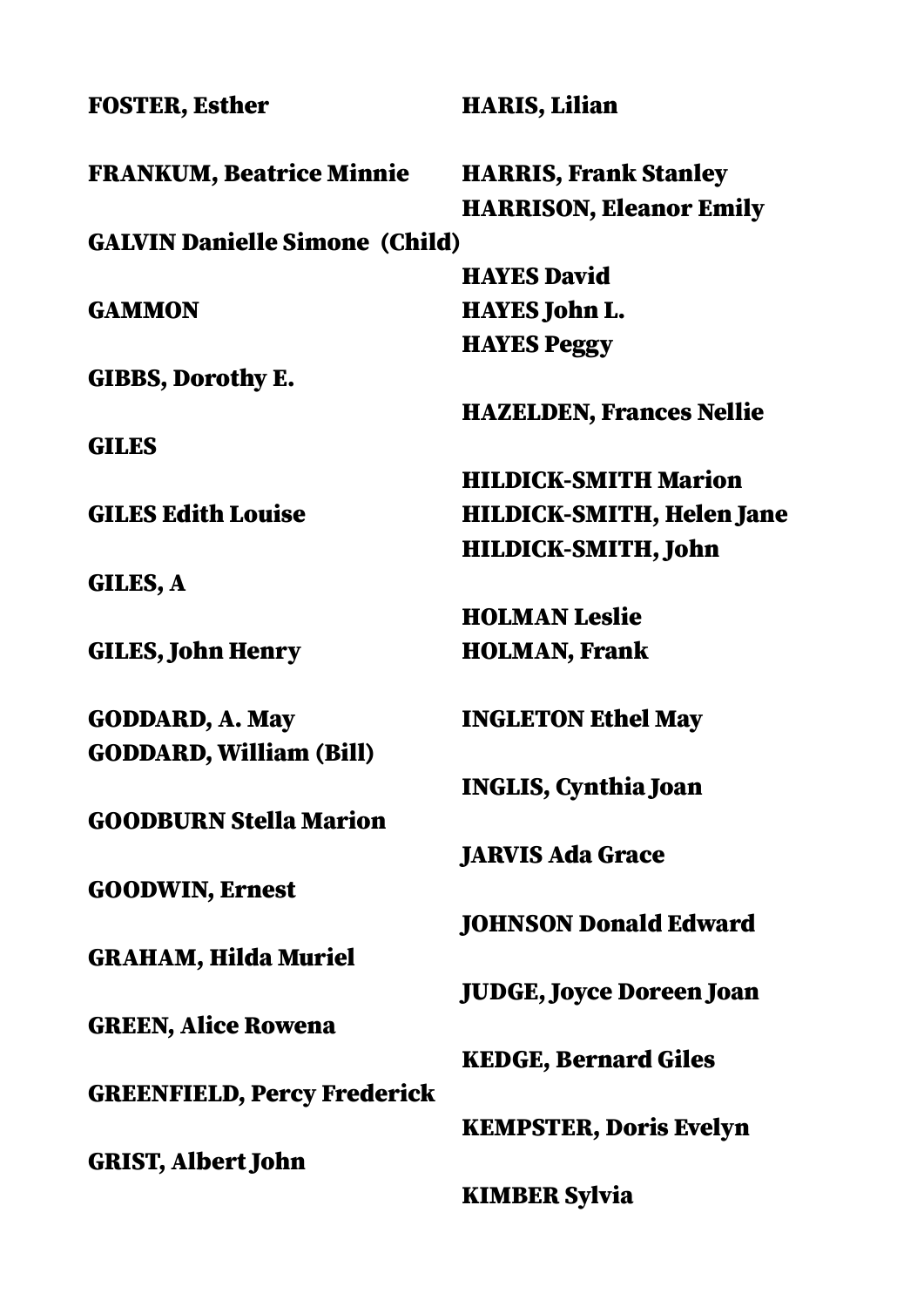KIMBER William Alfred

LAWRENCE

LEACH Louisa Elizabeth LEECH Joan Mary LEECH Thomas G.

LOGAN, Marjorie Helen

LOWRY, William George

MARSH MARSH Winifred MARSH, Robert John

MARTIN, Frank H MITCHELL, Irene

MORLING, Ada Dora

MURRAY, Eigen

NEWMAN, Slina Rose

NIBLETT Reginald Gilbert

NOYES-BROWN, Ernest James

OTTAWAY, Harry R

PAGE, G.M.

PINHEY, Sylvia

PINNICK, Arthur PINNICK, Gladys M

PINNOCK, Ronald Ernest

READE John READE, Margaret Eleanor

RIGDEN, Beatrice Elaine

ROBINSON, Muriel

RUSSELL, Edyth Marjorie RUSSELL, Reginald

SAFFREY, Henry S. SAFFREY, Mary Charlotte SAGE, Evelyn Ethel

SHERMAN Francesca

SMITH Arthur H. SMITH Gladys Tyrell

SOLLY Henry John SOLLY Joan Patricia

SOULSBY Ada

STAMPER, Elsie